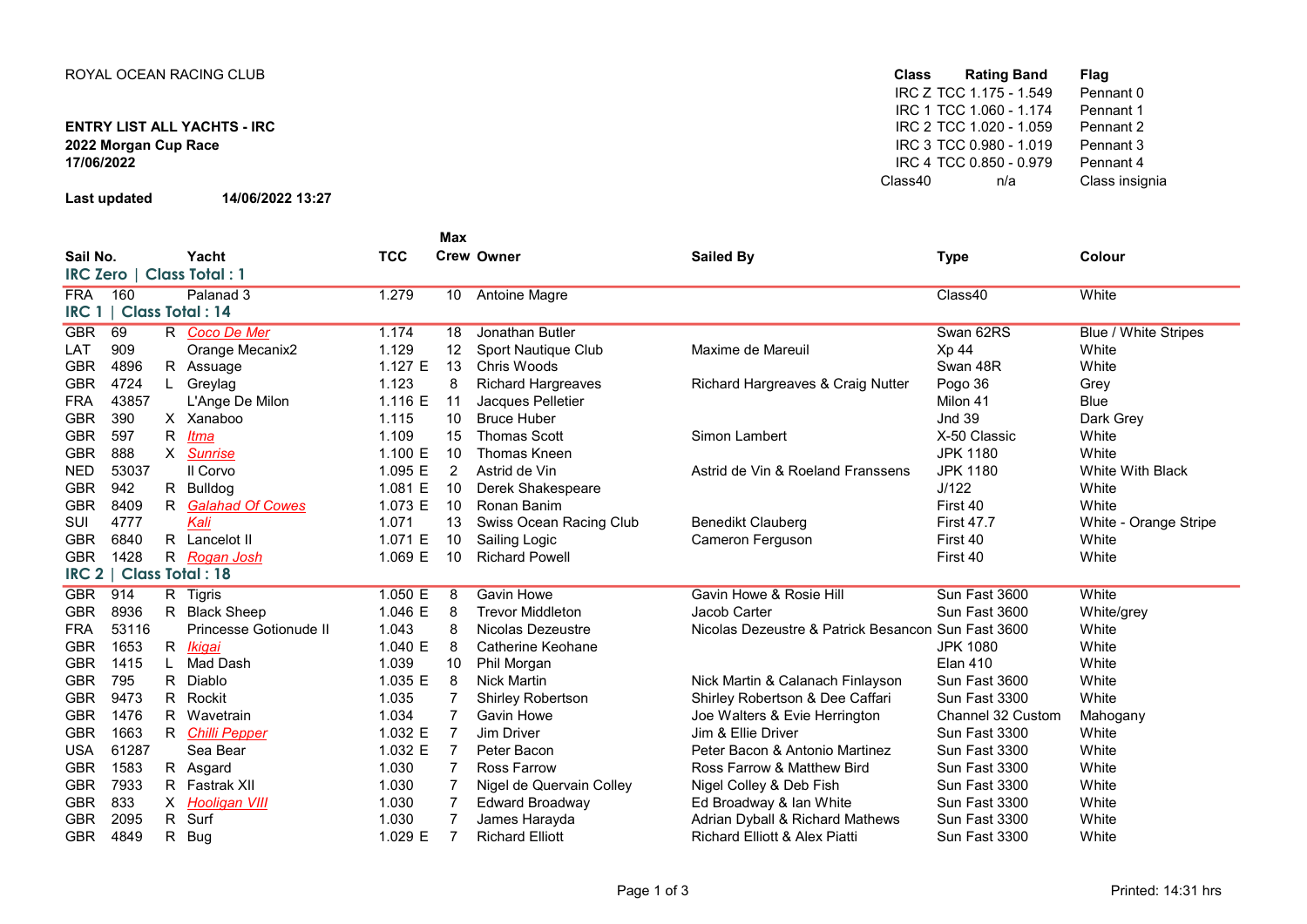|                  |                |                |                           |            | <b>Max</b>       |                                                 |                                                    |                    |                         |
|------------------|----------------|----------------|---------------------------|------------|------------------|-------------------------------------------------|----------------------------------------------------|--------------------|-------------------------|
| Sail No.         |                |                | Yacht                     | <b>TCC</b> |                  | <b>Crew Owner</b>                               | <b>Sailed By</b>                                   | <b>Type</b>        | Colour                  |
| <b>GBR</b>       | 5964           |                | R New Normal              | 1.028      | 7                | Thomas Fenemore                                 | Tom Fenemore & Jack Hanslope                       | Sun Fast 3300      | Grey With Blue & Orange |
| <b>GBR</b>       | 927            |                | R Atomic                  | 1.025      | $\overline{7}$   | <b>Christopher Agace</b>                        |                                                    | Sun Fast 3300      | White                   |
| <b>GBR</b>       | 979            |                | R Malice                  | 1.020 E    | 8                | Mike Moxley                                     | Mike Moxley & Tom Bridge                           | <b>HOD 35</b>      | White                   |
| IRC <sub>3</sub> | Class Total: 8 |                |                           |            |                  |                                                 |                                                    |                    |                         |
| <b>GBR</b>       | 8541           |                | R Jolly Jack Tar          | 1.012      | 8                | <b>RNSA</b>                                     | Mark Flanagan                                      | J/109              | White                   |
| <b>GBR</b>       | 8809           |                | R Mojo Risin'             | 1.008 E    | 8                | J/109 Racing Limited                            | Rob Cotterill                                      | J/109              | White                   |
| <b>GBR</b>       | 9779           | T              | <b>JAGO</b>               | 1.006 E    | 8                | <b>Mike Yates</b>                               | Mike Yates & Will Holland                          | J/109              | Navy Blue               |
| <b>GBR</b>       | 6908           |                | R White Knight 7          | 1.005      | 8                | Royal Armoured Corps Yacht Clut Matthew Pollard |                                                    | J/109              | White                   |
| <b>GBR</b>       | 958            |                | R Jangada                 | 0.999 E    | $\overline{7}$   | <b>Richard Palmer</b>                           | Richard Palmer & Rupert Holmes                     | <b>JPK 1010</b>    | White                   |
| <b>GBR</b>       | 4867           | $\mathsf{L}$   | <b>Purple Mist</b>        | 0.999      | $\overline{7}$   | Katherine Cope                                  | Kate Cope & Claire Dresser                         | Sun Fast 3200      | White + Purple Graphics |
| <b>FRA</b>       | 35829          |                | Cora                      | 0.998 E    | $\overline{7}$   | Nigel Goodhew                                   | Tim Goodhew & Kelvin Matthews                      | Sun Fast 3200      | White                   |
| <b>GBR</b>       | 2842           |                | L Sun Kosi                | 0.994 E    | $\overline{7}$   | Miles Delap                                     | Miles Delap & Keith Oliver                         | Sun Fast 3200      | White                   |
| IRC <sub>4</sub> | Class Total: 3 |                |                           |            |                  |                                                 |                                                    |                    |                         |
| <b>FRA</b>       | 17815          |                | Sun Hill 3                | 0.965      | 7                | <b>Francois Charles</b>                         |                                                    | Dehler 33 Cruising | White With Blue Stripes |
| <b>GBR</b>       | 4300           |                | <i><b>Imperator</b></i>   | 0.937      | 8                | Paul Waxman                                     | Paul Waxman & Richard Gray                         | SJ 35              | White/navy              |
| <b>GBR</b>       | 26             |                | R Morning After           | 0.935      | 8                | <b>Stuart Greenfield</b>                        | Stuart Greenfield & Louise Clayton                 | S&S 34             | <b>Blue</b>             |
|                  |                |                | IRC 2H   Class Total : 22 |            |                  |                                                 |                                                    |                    |                         |
| <b>GBR</b>       | 4724           | $\overline{L}$ | Greylag                   | 1.123      | $\overline{2}$   | <b>Richard Hargreaves</b>                       | <b>Richard Hargreaves &amp; Craig Nutter</b>       | Pogo 36            | Grey                    |
| <b>NED</b>       | 53037          |                | II Corvo                  | 1.095 E    | $\overline{c}$   | Astrid de Vin                                   | Astrid de Vin & Roeland Franssens                  | <b>JPK 1180</b>    | White With Black        |
| <b>GBR</b>       | 914            |                | R Tigris                  | 1.050 E    | $\overline{2}$   | <b>Gavin Howe</b>                               | Gavin Howe & Rosie Hill                            | Sun Fast 3600      | White                   |
| <b>FRA</b>       | 53116          |                | Princesse Gotionude II    | 1.043      | 2                | Nicolas Dezeustre                               | Nicolas Dezeustre & Patrick Besancon Sun Fast 3600 |                    | White                   |
| <b>GBR</b>       | 795            |                | R Diablo                  | 1.035 E    | $\overline{2}$   | <b>Nick Martin</b>                              | Nick Martin & Calanach Finlayson                   | Sun Fast 3600      | White                   |
| <b>GBR</b>       | 9473           |                | R Rockit                  | 1.035      | $\overline{c}$   | Shirley Robertson                               | Shirley Robertson & Dee Caffari                    | Sun Fast 3300      | White                   |
| <b>GBR</b>       | 1476           |                | R Wavetrain               | 1.034      | $\overline{2}$   | <b>Gavin Howe</b>                               | Joe Walters & Evie Herrington                      | Channel 32 Custom  | Mahogany                |
| <b>GBR</b>       | 1663           |                | R Chilli Pepper           | 1.032 E    | $\overline{2}$   | Jim Driver                                      | Jim & Ellie Driver                                 | Sun Fast 3300      | White                   |
| <b>USA</b>       | 61287          |                | Sea Bear                  | 1.032 E    | $\overline{c}$   | Peter Bacon                                     | Peter Bacon & Antonio Martinez                     | Sun Fast 3300      | White                   |
| <b>GBR</b>       | 1583           |                | R Asgard                  | 1.030      | $\overline{2}$   | <b>Ross Farrow</b>                              | Ross Farrow & Matthew Bird                         | Sun Fast 3300      | White                   |
| <b>GBR</b>       | 7933           |                | R Fastrak XII             | 1.030      | $\boldsymbol{2}$ | Nigel de Quervain Colley                        | Nigel Colley & Deb Fish                            | Sun Fast 3300      | White                   |
| <b>GBR</b>       | 833            |                | X Hooligan VIII           | 1.030      | $\overline{c}$   | <b>Edward Broadway</b>                          | Ed Broadway & Ian White                            | Sun Fast 3300      | White                   |
| <b>GBR</b>       | 2095           |                | R Surf                    | 1.030      | $\overline{c}$   | James Harayda                                   | Adrian Dyball & Richard Mathews                    | Sun Fast 3300      | White                   |
| <b>GBR</b>       | 4849           |                | R Bug                     | 1.029 E    | $\overline{2}$   | <b>Richard Elliott</b>                          | <b>Richard Elliott &amp; Alex Piatti</b>           | Sun Fast 3300      | White                   |
| <b>GBR</b>       | 5964           |                | R New Normal              | 1.028      | $\overline{2}$   | <b>Thomas Fenemore</b>                          | Tom Fenemore & Jack Hanslope                       | Sun Fast 3300      | Grey With Blue & Orange |
| <b>GBR</b>       | 979            |                | R Malice                  | 1.020 E    | 2                | Mike Moxley                                     | Mike Moxley & Tom Bridge                           | <b>HOD 35</b>      | White                   |
| <b>GBR</b>       | 9779           | T.             | <b>JAGO</b>               | 1.006 $E$  | $\overline{2}$   | <b>Mike Yates</b>                               | Mike Yates & Will Holland                          | J/109              | Navy Blue               |
| <b>GBR</b>       | 958            |                | R Jangada                 | 0.999 E    | 2                | <b>Richard Palmer</b>                           | Richard Palmer & Rupert Holmes                     | <b>JPK 1010</b>    | White                   |
| <b>GBR</b>       | 4867           |                | L Purple Mist             | 0.999      | 2                | Katherine Cope                                  | Kate Cope & Claire Dresser                         | Sun Fast 3200      | White + Purple Graphics |
| FRA              | 35829          |                | Cora                      | 0.998 E    | 2                | Nigel Goodhew                                   | Tim Goodhew & Kelvin Matthews                      | Sun Fast 3200      | White                   |
| <b>GBR</b>       | 2842           | L.             | Sun Kosi                  | 0.994 E    | $\overline{2}$   | Miles Delap                                     | Miles Delap & Keith Oliver                         | Sun Fast 3200      | White                   |
| <b>GBR</b>       | 26             |                | R Morning After           | 0.935      | 2                | <b>Stuart Greenfield</b>                        | Stuart Greenfield & Louise Clayton                 | S&S 34             | <b>Blue</b>             |

Boats in red, italic font are not yet accepted because registration is incomplete. Details can be found online in SailGate (https://rorc.sailgate.com) It is the responsibility of owners to advise RORC when data shown here is not correct (e.g. rating updates)